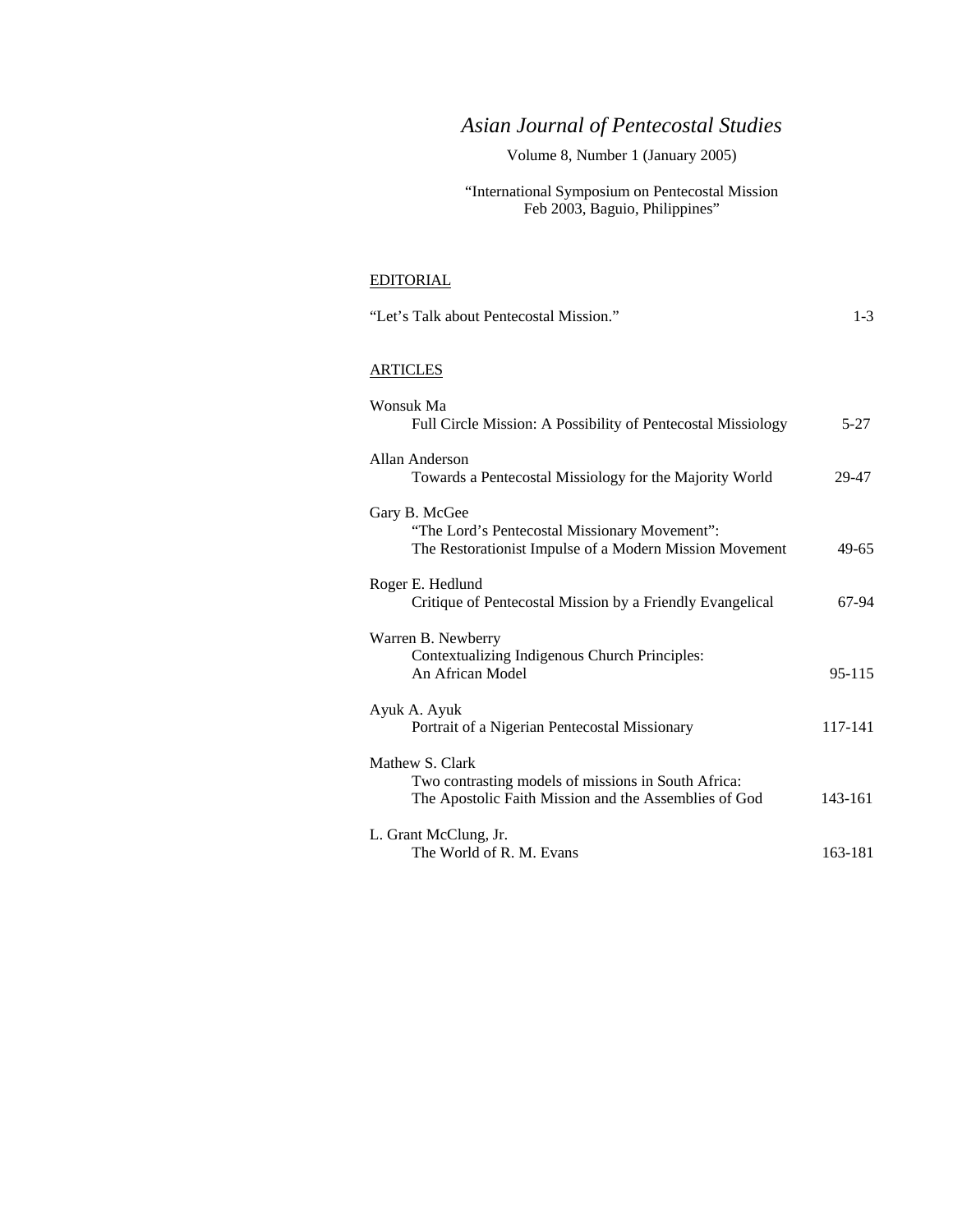### BOOK REVIEW

Wonsuk Ma: Review of *Jesus in Beijing: How Christianity Is Transforming China and Changing the Global Balance of Power* 183-186

### CONTRIBUTORS 187-188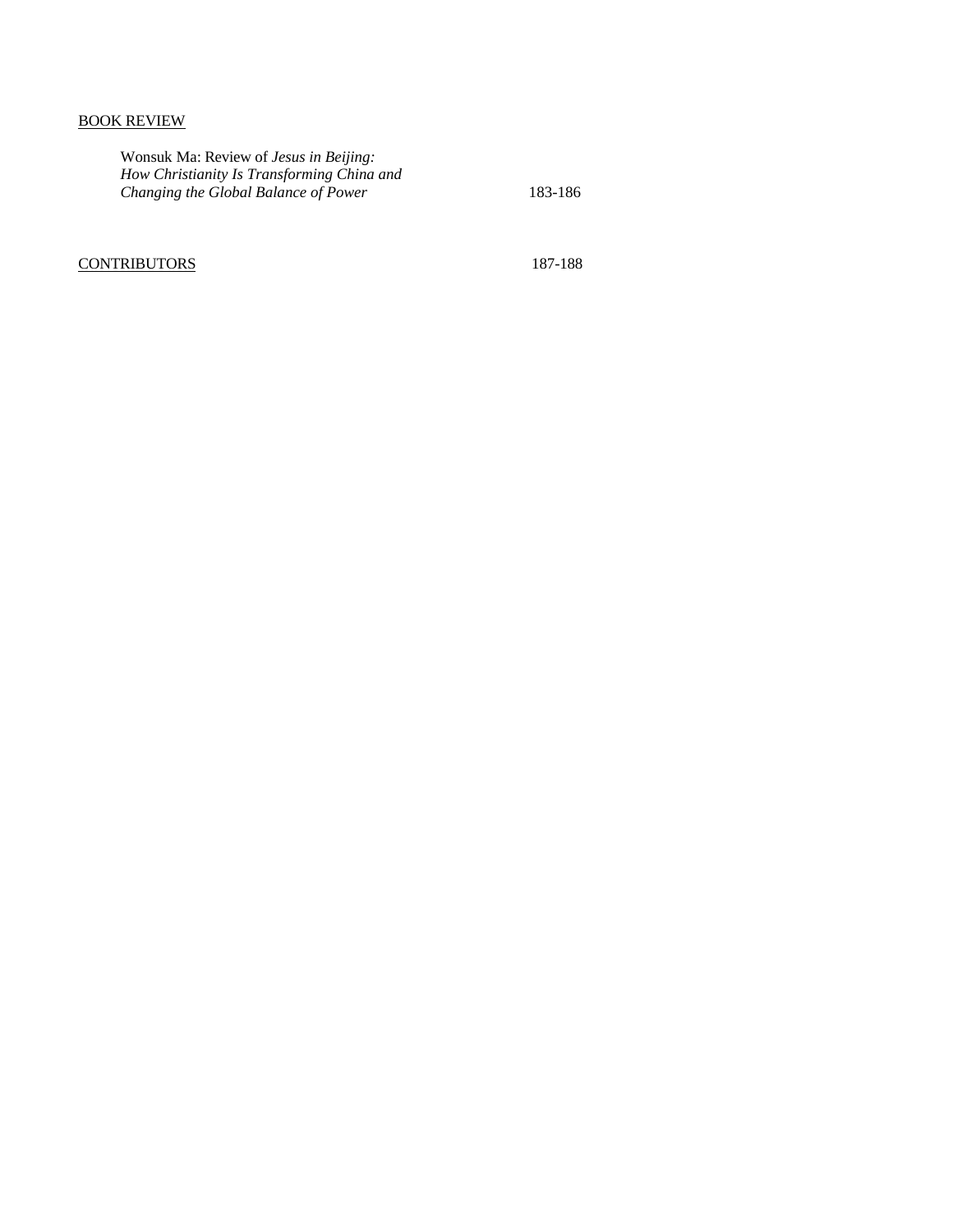#### *Asian Journal of Pentecostal Studies*  ISSN 0118-8534 Vol. 8, No. 1 (January 2005)

Editors

William W. Menzies, Wonsuk Ma, Joseph R. Suico

Editorial Board: Simon Chan (Trinity Theological College, Singapore), Paul Elbert (Church of God Theological Seminary, USA), Gordon D. Fee (Regent College, Canada), Peter Kuzmic (Evangelical Theological Seminary, Croatia), Robert P. Menzies (Asia Pacific Theological Seminary, Philippines), Russell P. Spittler (Fuller Theological Seminary, USA), Vinson Synan (Regent University, USA), Yeow Choo Lak (Association of Theological Education in South East Asia, Philippines)

Editorial Assistance (for this issue): Michio Ogino (subscription); Barbara dela Cruz (management); Judy Gilliland (proofreading)

*ASIAN JOURNAL OF PENTECOSTAL STUDIES* is published twice per year (January and July) by the Faculty of Asia Pacific Theological Seminary, P.O. Box 377, Baguio City 2600, Philippines. Part or whole of the current and previous issues may be available through Internet (http://www.apts.edu/ajps). Views expressed in the *Journal* reflect those of the authors and reviewers, and not the views of the editors, the publisher or the participating institutions.

#### © *Asia Pacific Theological Seminary, 2005*

Copyright is waived where reproduction of material from this *Journal* is required for classroom use or course work by students.

PARTICIPATING INSTITUTIONS: Educational or research institutions that are interested in participating in the *Journal* ministry are encouraged to write to the *Journal* office. The following are participating institutions of the *Journal*:

*Asian Seminary for Christian Ministry*, Makati, Philippines (Dr. Charles W. Quinley) *Assemblies of God Bible College*, Singapore (Rev. Weldyn Hougher)

*Central Bible College,* Tokyo, Japan (Dr. Koichi Kitano) *Harvest Bible College*, Melbourne, Australia (Dr. Kameel Majdali) *Korea Gospel Theological Seminary*, Taejon, Korea (Dr. Yeol-Soo Eim) *International Theological Institute*, Seoul, Korea (Dr. Sam-Hwan Kim) *Sekolah Tinggi Teologi Satybhakti*, Malang, Indonesia (Rev. Manase Rumkeny) *Southern Asia Bible College*, Bangalore, India (Dr. Ivan Satyabrata)

THE *JOURNAL* SEEKS TO PROVIDE A FORUM: to encourage serious theological thinking and articulation by Pentecostals/Charismatics in Asia; to promote interaction among Asian Pentecostals/Charismatics and dialogue with other Christian traditions; to stimulate creative contextualization of the Christian faith; and to provide a means for Pentecostals/Charismatics to share their theological reflection.

(Continue in the back inside cover)